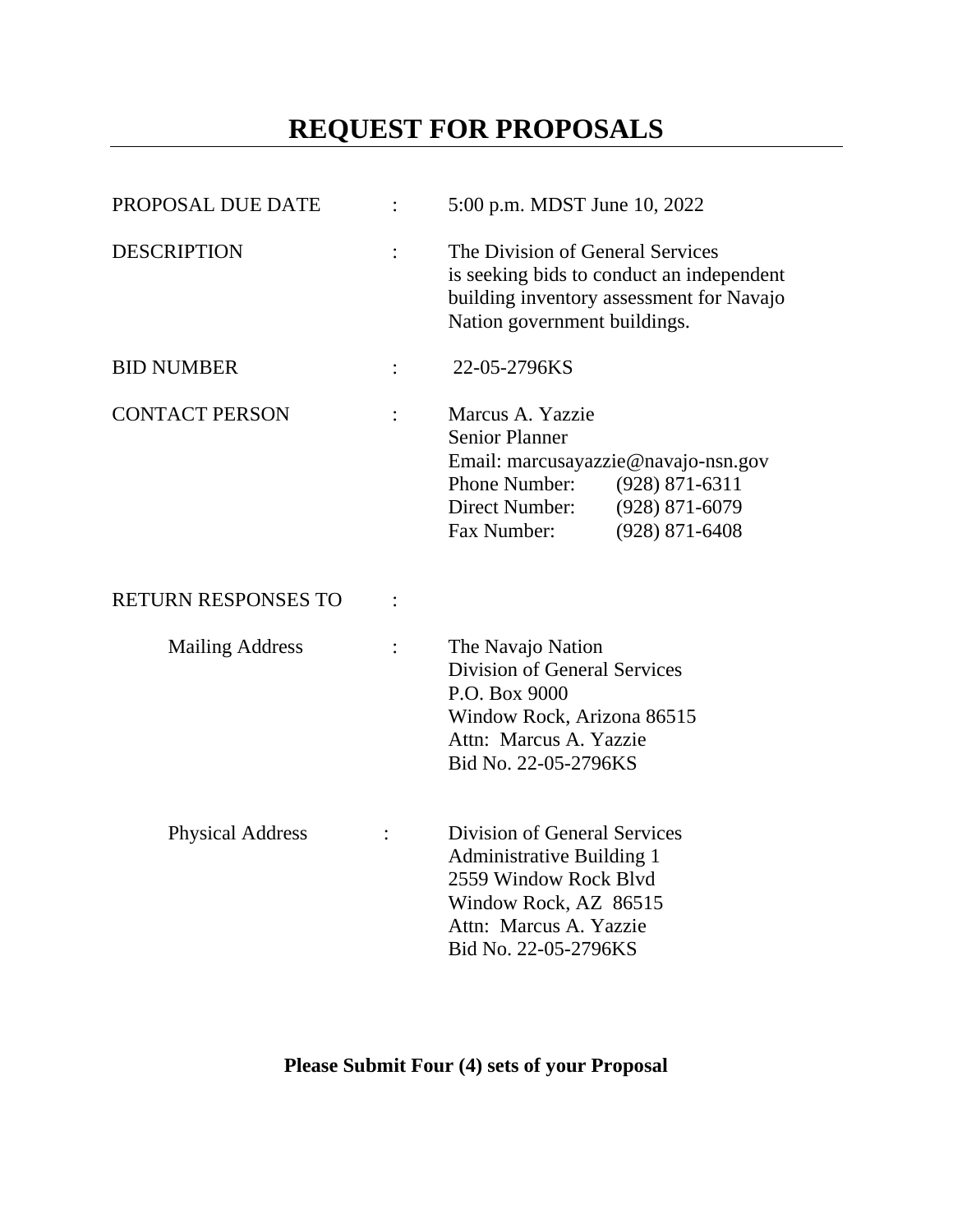#### **SECTION I**

#### **INFORMATION ONLY, A RESPONSE TO THIS SECTION IS NOT REQUIRED**

- A. **ISSUING OFFICE:** This Request for Proposal (RFP) is issued by the Division of General Services (DGS), Navajo Nation, P.O. Box 9000, Window Rock, Arizona. The contact person for this RFP is Marcus A. Yazzie, Senior Planner.
- B. **PURPOSE:** This RFP provides prospective respondents with sufficient information to enable them to prepare and submit proposal for consideration.
- C. **SCOPE:** This RFP contains the instructions governing the proposal to be submitted and the material to be included therein, mandatory requirements which must be met to be eligible for consideration, and other requirements to be met by each proposal.

#### D. **PROCUREMENT OF RFP:**

This procurement shall be conducted in accordance with all applicable Navajo Nation laws and regulations including the Navajo Business Opportunity Act. All applicable rules, regulations, and laws shall also be followed. Prospective Vendors shall familiarize themselves with Navajo Nation regulations prior to submitting responses to this RFP, and may request a copy of Navajo Nation procurement regulations from the DGS Administration at any time up to the Deadline for Proposals.

#### E. **SCHEDULE OF ACTIVITIES: DEADLINE:**

| 1. | <b>Public Advertisement Begins</b>                       | May 20, 2022  |
|----|----------------------------------------------------------|---------------|
| 2. | Proposals will be sent to vendors on our current listing | May 20, 2022  |
| 3. | Prospective respondent's written question deadline       |               |
|    | (No questions accepted after this date)                  | May 30, 2022  |
| 4. | Responses to questions                                   | June 01, 2022 |
| 5. | <b>Advertisement Closing</b>                             | June 03, 2022 |
| 6. | Due date for proposals                                   | June 10, 2022 |
|    |                                                          | 5 p.m. MDST   |
| 7. | Opening of proposals and evaluation by                   |               |
|    | Review Team on or by                                     | June 15, 2022 |
| 8. | Award date for contract on or by                         | July 22, 2022 |
|    | Pending Legislative Review-164 process                   |               |

F. **INQUIRIES:** Prospective respondents shall make written questions concerning this RFP to obtain clarification of requirements through e-mail to Marcus A. Yazzie, Senior Planner at [marcusayazzie@navajo-nsn.gov](mailto:marcusayazzie@navajo-nsn.gov) No inquiries will be accepted after the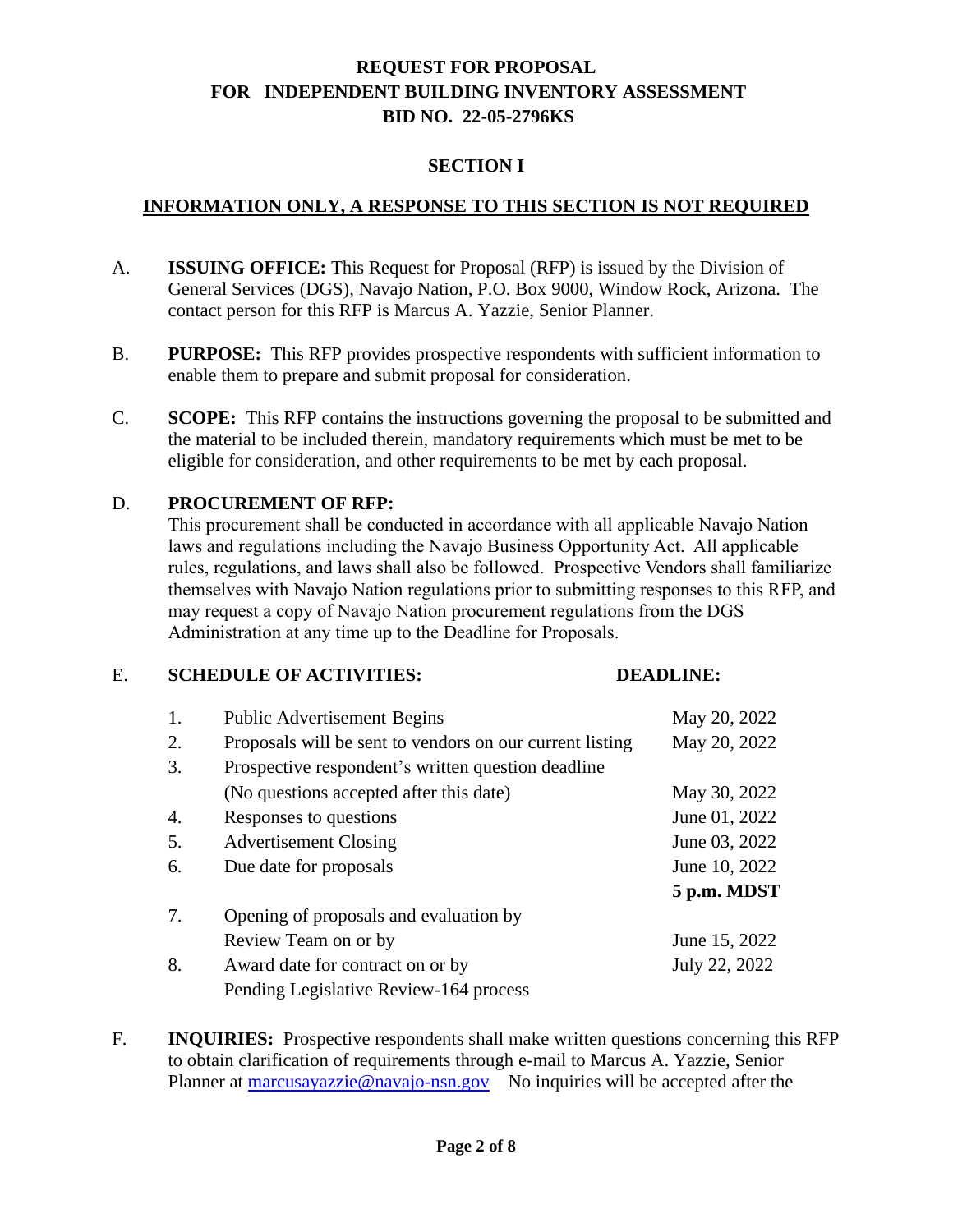inquiry deadline listed in section E. NOTE: Inquires shall reference Independent Building Inventory Assessment Bid Number No. 22-05-2796KS

- G. **ADDENDUM OF SUPPLEMENT TO THIS REQUEST FOR PROPOSALS:** In the event that it becomes necessary to revise any part of this RFP, an addendum will be issued.
- H. **PROPOSAL SUBMISSION:** Proposal must be received on or before 5:00 p.m., June 10, 2022 (MDST). Respondents who are mailing their proposals should allow sufficient time for mail delivery to insure receipt by the time specified. If mailed, it is recommended that proposals be sent by certified mail to the address indicated on the cover sheet of the RFP. No electronic submittals. Late proposal will not be accepted.
- I. **FOUR SETS OF PROPOSAL ARE REQUIRED:** Four sets of the proposal must be delivered in a sealed envelope. The outside of the envelope should be clearly marked with the project name- "Independent Building Inventory Assessment Bid Number No. 22-05-2796KS*"* –and the name and address of the firm submitting the proposal.

#### **Proposal Format:**

Bidders shall provide information in the following format:

#### Part A. Written Proposal

- a. Section 1: Cover Letter and Bidder overview\*
- b. Section 2: Company Credentials, Qualification and Staff Resume
- c. Section 3: Building Inventory Assessment Experience
- d. Section 4: List of similar services provided to other clients on Navajo Nation in proportion to requested services for the last five years.
- e. Section 5: Signed W-9 Form and Suspension/Debarment Form
- f. Section 6: Certification of Insurance

# Part B. Cost Proposal (Sealed separately in envelope)

g. State total cost for Part I and for each optional services in Part II.

# Part C. Optional Services (Sealed separately in envelope)

- h. Obtain GPS coordinates for each building and add information to database.
- i. Determine square footage and obtain photographs for each building and add information to database.
- j. Conduct building condition assessment for each building and add information to database
- k. Conduct ADA compliance assessment for each building and add information to database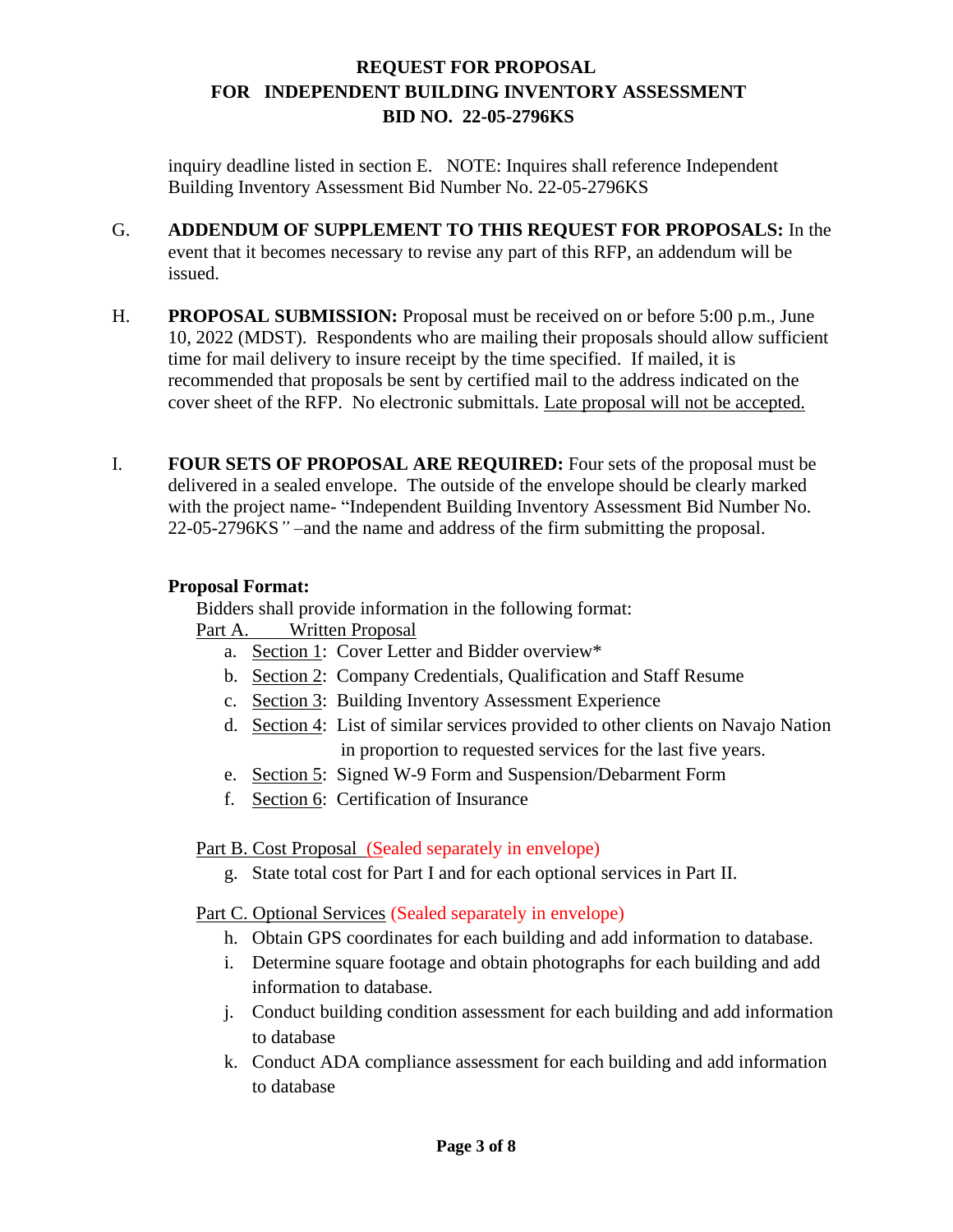\***Vendor must include a statement in Cover Letter (Section I) that they agree to terms of the sample Navajo Nation contract template (see attached).**

- J. **COST PROPOSAL:** Cost proposals shall be **sealed separately and not part of the proposal.** Only when respondents have met the minimum qualification will the cost proposals be opened. If respondent fails to submit cost separately from proposal will result in respondent deemed non-responsive.
- K. **REJECTION OF PROPOSALS:** DGS reserves the right to reject any and all proposals. This RFP may be canceled at any time and all proposals may be rejected in whole or in part when the DGS Senior Planner determines it is in the best interest of the Navajo Nation.
- L. **PROPRIETARY INFORMATION:** Any restriction on the use of data contained within any proposals must be clearly stated in the proposal itself. Proprietary information submitted in response to this RFP will be handled in accordance with applicable purchasing procedures. Each and every page of the proprietary material must be labeled or identified with the word "proprietary".
- M. **RESPONSE MATERIAL OWNERSHIP:** All material submitted regarding this RFP shall become property of The Navajo Nation and will not be returned to the respondent. Responses received will be retained by DGS and may be reviewed by any person after final selection has been made, subject to paragraph L above. DGS has the right to use any or all system ideas presented in reply to this RFP, subject to limitations in paragraph L above. Disqualification or non-selection of a respondent or proposal does not eliminate this right.
- N. **INCURRING COSTS:** DGS is not liable for any cost by the respondents prior to issuance of a contract.
- O. **ACCEPTANCE TIME:** DGS intends to make a vendor selection within reasonable timeframe after the closing date for receipt of proposals.

# P. **SUFFICIENT APPROPRIATION:**

A contract awarded as a result of this RFP is contingent upon the availability of funds. A contract may be terminated or reduced in scope if sufficient funds do not exist. Sending written notice to the Vendor shall effect such termination or reduction in scope. The DGS Division Director's decision to terminate or reduce the scope due to insufficient appropriations shall be accepted as final by the Vendor.

# Q. **EVALUATION PROCEDURES AND CRITERIA.**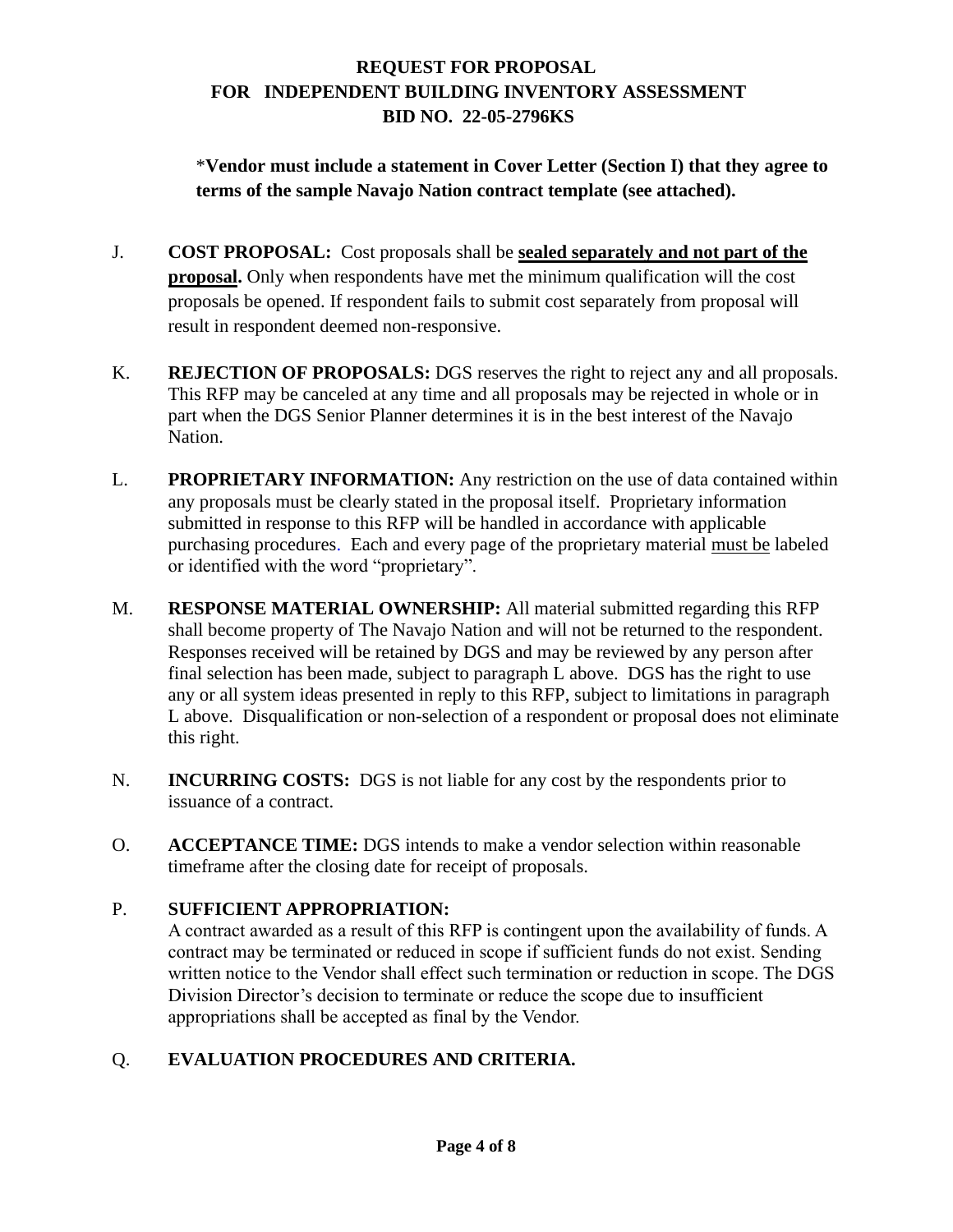- 1. An evaluation team will judge the proposals received in accordance with the general criteria used herein. The team may request oral presentations by respondents. Respondents should be prepared to provide any additional information the team feels necessary for the fair evaluation of proposals.
- 2. Failure of a respondent to provide any information requested in the RFP may result in disqualification of the proposal. All proposals must be endorsed with the signature of a responsible official having the authority to bind the respondent to the execution of a contract.
- 3. The sole objective of the review team will be to select the respondent who is most responsive to the needs of DGS. The specifications in this RFP represent the minimum performance necessary for a response. On the basis of the evaluation criteria established in this RFP the review team will select and recommend the respondent who best meets this objective. If there is only one responsive bid, the DGS Division Director may elect to evaluate RFP solely.
- 4. Evaluation Criteria: The following criteria will be used by an adhoc committee in the selection process for contract award. Vendors and proposals will be evaluated to determine the best opportunity for DGS.

#### Qualifying Point Criteria:

a. Company Credentials & qualifications in performing the services sought.

0-25 points

| b. Resume or other description of qualifications of relevant experience      |               |  |  |
|------------------------------------------------------------------------------|---------------|--|--|
| and knowledge.                                                               | $0-15$ points |  |  |
| c. Responsiveness to Scope of Work                                           | $0-15$ points |  |  |
|                                                                              |               |  |  |
| d. List of similar services provided to other clients on Navajo Nation       |               |  |  |
| in proportion to requested services for the last five years.                 | $0-15$ points |  |  |
| e. Navajo Nation vendor, Priority 1 or 2                                     | $0-10$ points |  |  |
|                                                                              |               |  |  |
| Subtotal, possible points $80*$                                              |               |  |  |
| *Must obtain a minimum of 35 points to qualify for opening of cost proposal. |               |  |  |
| Otherwise, respondent is disqualified.                                       |               |  |  |
| <b>Cost Point Criteria:</b>                                                  |               |  |  |
| f. Delivery of all services at a reasonable cost.                            | $0-20$ points |  |  |
|                                                                              |               |  |  |

Total possible points=100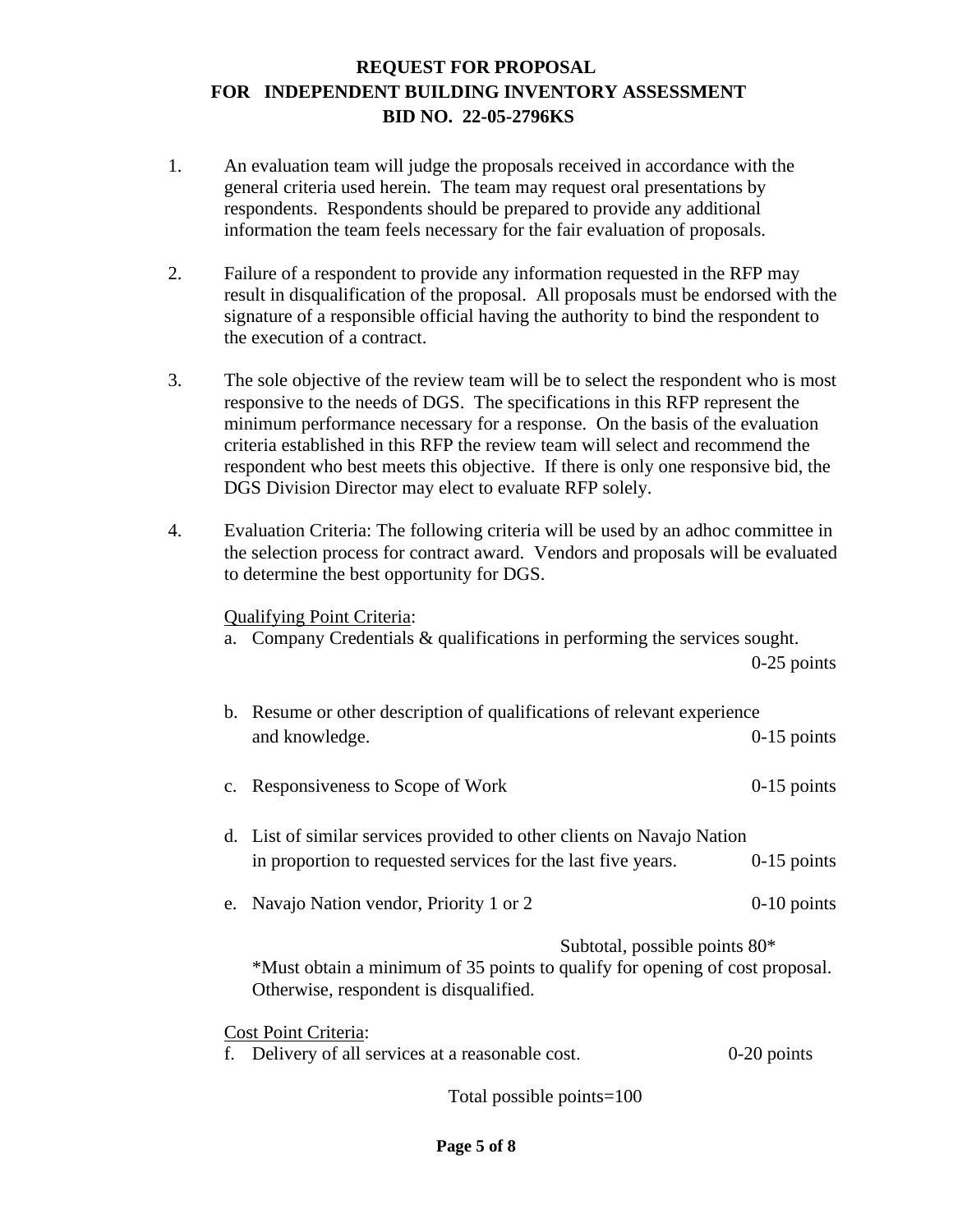R. **STANDARD CONTRACT:** The Navajo Nation reserves the right to incorporate standard contract provision into any contract negotiations as a result of a proposal submitted in response to the RFP (see attached contract template).

# S. **TAX:**

All appropriate taxes should be included in cost of services including the Navajo Sales Tax. All work performed within the territorial jurisdiction of the Navajo Nation is subject to the Navajo Sales Tax of 6% (24 N.N.C. Section 601 et. seq.).

- T. **TERM:** The term of this contract will be for a period of six (6) months from date of award.
- U. **SOVEREIGNTY:** The Navajo Nation will not relinquish any of its sovereignty rights.

#### V. **COMPLIANCE WITH LAWS AND REGULATIONS:**

The successful Vendor shall comply with all Federal, Tribal, State, and Local laws, regulations and Navajo Nation rules and policies pertaining to work under its charge, and shall, at its expense, procure any permits that may be required.

#### W. **INDEMINIFICATION:**

To the fullest extent permitted by law, or as otherwise defined in the Contract, the successful Vendor shall indemnify and hold harmless the Navajo Nation and its officials, employees and agents from and against all claims, liens or demands that result in losses, liabilities, defense costs and expenses (including but not limited to attorney's fees and costs of litigation) arising out of the term, conditions and performance under the contract. The Vendor further agrees to indemnify and hold harmless the Navajo Nation, its agents, or employees, against claims or liability arising from or based upon the violation of any federal, state, county, city, or other applicable laws, bylaws, ordinances, or regulations by the Vendor, its agents, associates, or employees.

The indemnification provided above shall obligate the Vendor to defend at its own expense or to provide for such defense, at the Navajo Nation's option, of any and all claims of liability and all suits and actions of every name and description that may be brought against the Navajo Nation which may result from the operations and activities under any Contract resulting from this RFP.

The award of this Contract to the Vendor shall obligate the Vendor to comply with the foregoing indemnity provision.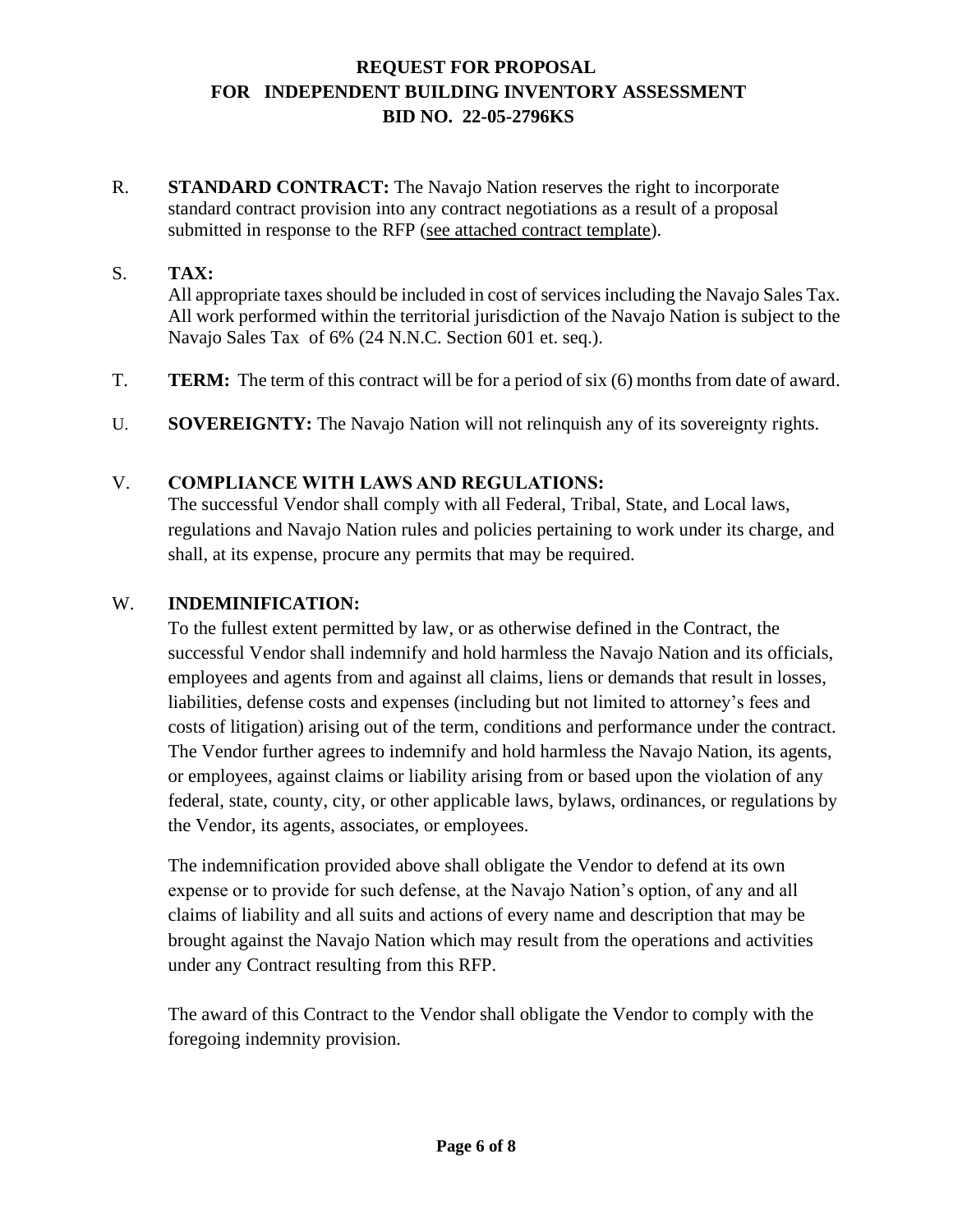# **SECTION II SCOPE OF WORK**

#### **A. BACKGROUND**

The Mission of Division of General Services is to provide optimal support services to the Navajo Government. This is accomplished by continuing and maintaining Navajo Nation Telecommunications & Utilities, Department of Information Technology, Employee Housing Program, Facilities Maintenance Department, Insurance Services Department, Records Management Department, Air Transportation Department and Fleet Management Department.

The Navajo Nation government have a number for building structures throughout the Navajo Nation reservation spanning in 5 states (Arizona, Colorado, New Mexico, Utah and District of Columbia). The Division of General Services desires to have one online database that houses all the building data. Currently, several Navajo Nation offices have available building data that they have compiled and used in in their respective responsibilities whether it be for building maintenance, insurance coverage or asset valuation.

#### **B. RESPONDENT REQUIREMENTS:**

All respondents must have, as a minimum, the capabilities listed herein and the bid proposals submitted must reflect in detail the inclusion of these services as well as the degree of expertise in utilizing these capabilities.

#### **C. INFORMATION TECHNOLOGY (IT) CONSULTANT SERVICES WILL CONSIST OF THE FOLLOWING:**

Division of General Services is seeking bids to conduct an independent building inventory assessment.

Part I: Scope of Work

- 1) Conduct a building inventory of Navajo Nation government owned building structures, up to 1,500 buildings, maximum.
- 2) Using data from the following three (3) Navajo Nation government offices, cross reference all data sources and available data attributes for each building and compile into one database file.
	- o Facilities Maintenance Department, Division of General Services
	- o Property Management, Office of the Controller
	- o Risk Management/Insurance Services Department, Division of General Services
	- o Information Available contact Mr. Marcus A. Yazzie, Senior Planner